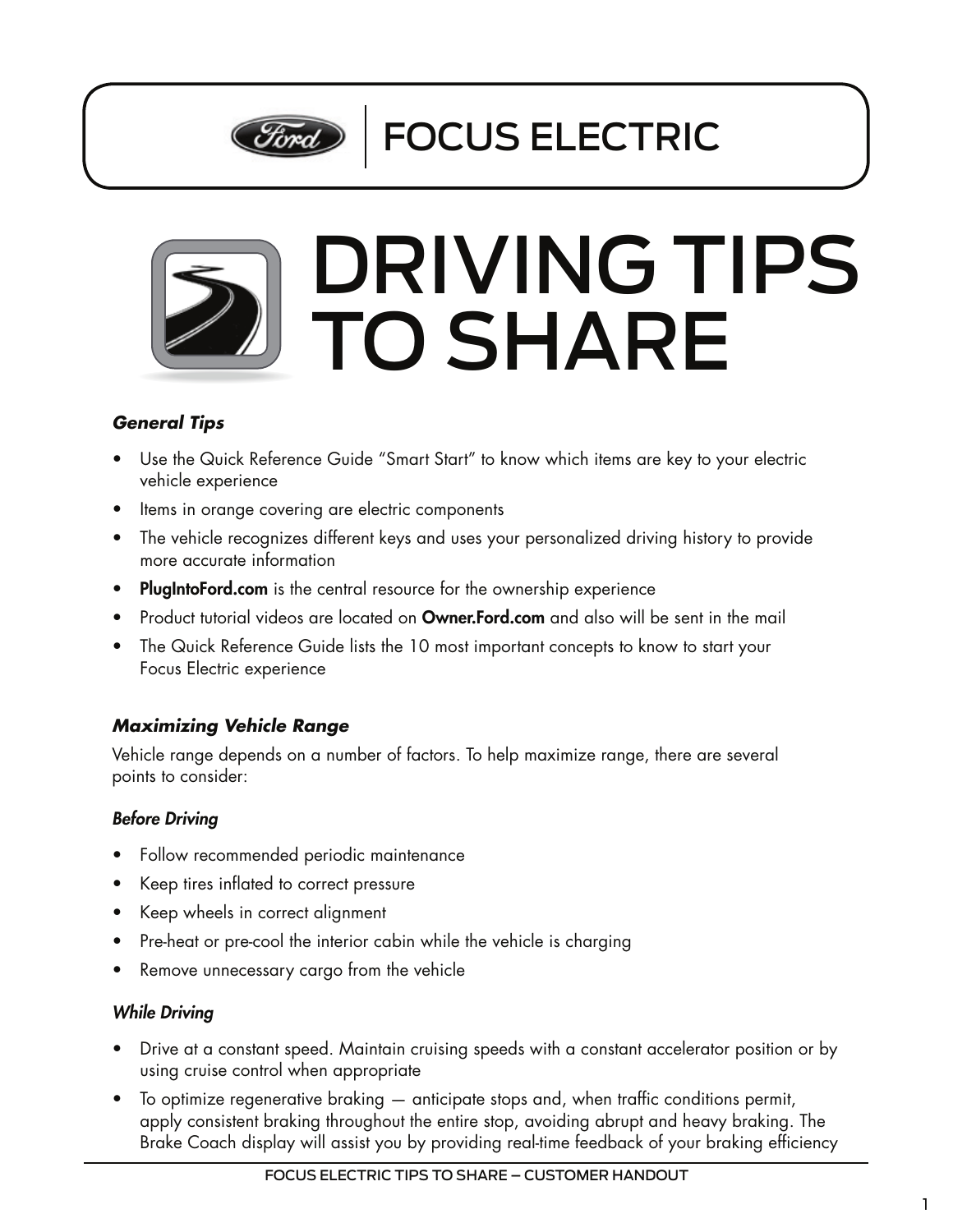# **FOCUS ELECTRIC**



#### **While Driving (continued)**

- Drive at moderate speeds on the highway
- Avoid frequent stopping and braking. Maintain a safe distance behind other vehicles
- Release the accelerator pedal to slow down and do not apply the brakes when traffic and road conditions allow
- Turn off the air conditioner/heater when it is not necessary
- Use heated front seats instead of the heater to minimize energy usage
- Select a moderate temperature setting for heating or cooling to help reduce energy consumption

## **Optimizing Battery Pack Performance**

There are several ways Focus Electric owners can optimize the vehicle's battery pack performance:

## **Plan Ahead**

Driving an all-electric vehicle such as Focus Electric will require additional planning. It's important to understand:

- You need to leave time to charge and thermally condition the battery before use. This will help ensure optimum battery pack performance
- That when running errands, starting at the furthest destination will be important. This is because the vehicle's system will operate more efficiently once warmed up
- If your vehicle is to be stored for 30 days or longer, the high-voltage battery should be charged to above 25% state of charge and the low-voltage battery negative terminal (located under the hood) should be disconnected. If your vehicle is to be stored for 3 months or longer, the highvoltage battery should be charged to between 80% and 100% state of charge and the lowvoltage battery negative terminal should be disconnected

#### Be aware of outside temperatures

Even when it's standing still, there are things that can maximize Focus Electric battery pack efficiency. For example:

- Park in the shade when it's hot outside (> 80°F), and in a protected area (ideally, a garage) when it's cold  $(< 50^{\circ}F)$
- Ensure the vehicle is not exposed to extreme heat or cold for long periods
- Keep the vehicle in a garage, if possible, if it will not be driven for more than seven days